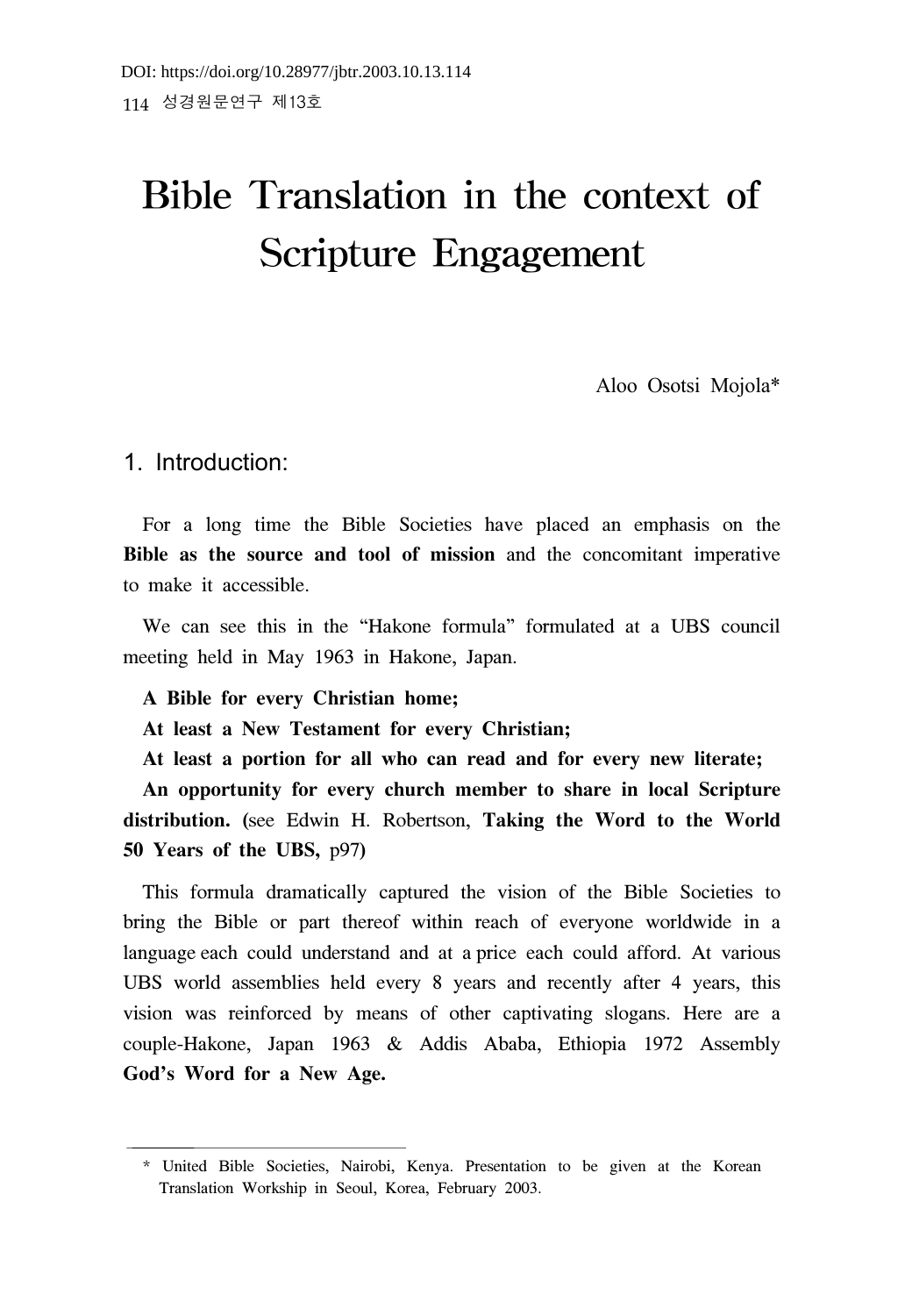Chiang Mai, Thailand, 1980 Assembly **God Word :Open for All.** Budapest, Hungary, 1988 Assembly **God's Word: Hope for All**. Mississauga, Canada 1996 Assembly- **God's Word: Life for All.** Midrand, South Africa 2000 Assembly- **God's Word: Light for the World.**

These slogans were carefully chosen to underscore the supreme importance and primacy of the Bible or God's Word in the life of all, everywhere. The dominant concern of the Bible Society movement since the beginning at least since the founding of the BFBS in 1804 as been the challenge to make God's Word available to all God's people everywhere. This is really the challenge of Christian mission. The need for Welsh Bibles dramatized by the popular Mary Jones story and captured in the memorable words "And if for Wales, why not for the Kingdom, and if for the Kingdom why not for the whole world" was one of the original impulses of this global mission. It goes without saying that without the rise of the modern missionary movement and the Gutenberg revolution, all with beginnings around the same time, the history of the Bible Society movement and the translation and availability of Bibles around the world would have been different. It is evident too that without the availability of the Bible, the history of the missionary movement and of Christian outreach would have been vastly different

As is well known the original texts of the Bible employ languages very few can read and understand. Thus for example, the original text of the New Testament was originally written in the Koine Greek spoken at the time of Jesus and the Apostles, while the original texts of the Old Testament were originally written in the ancient Hebrew tongue, except for a few chapters in the books of Ezra (4.8-6.18, 7.12-26) and Daniel (2.46-7.28) which are in ancient Aramaic a cognate of ancient Hebrew. We can see from this that **availability** does not necessarily imply **accessibility**. The challenge of accessibility is the impetus behind the challenge of **translating** the Bible in **languages** people can understand, at a **price** each can afford, in appropriate **formats** or **media**. The history of Christian mission is inseparable from that of Bible translation in the various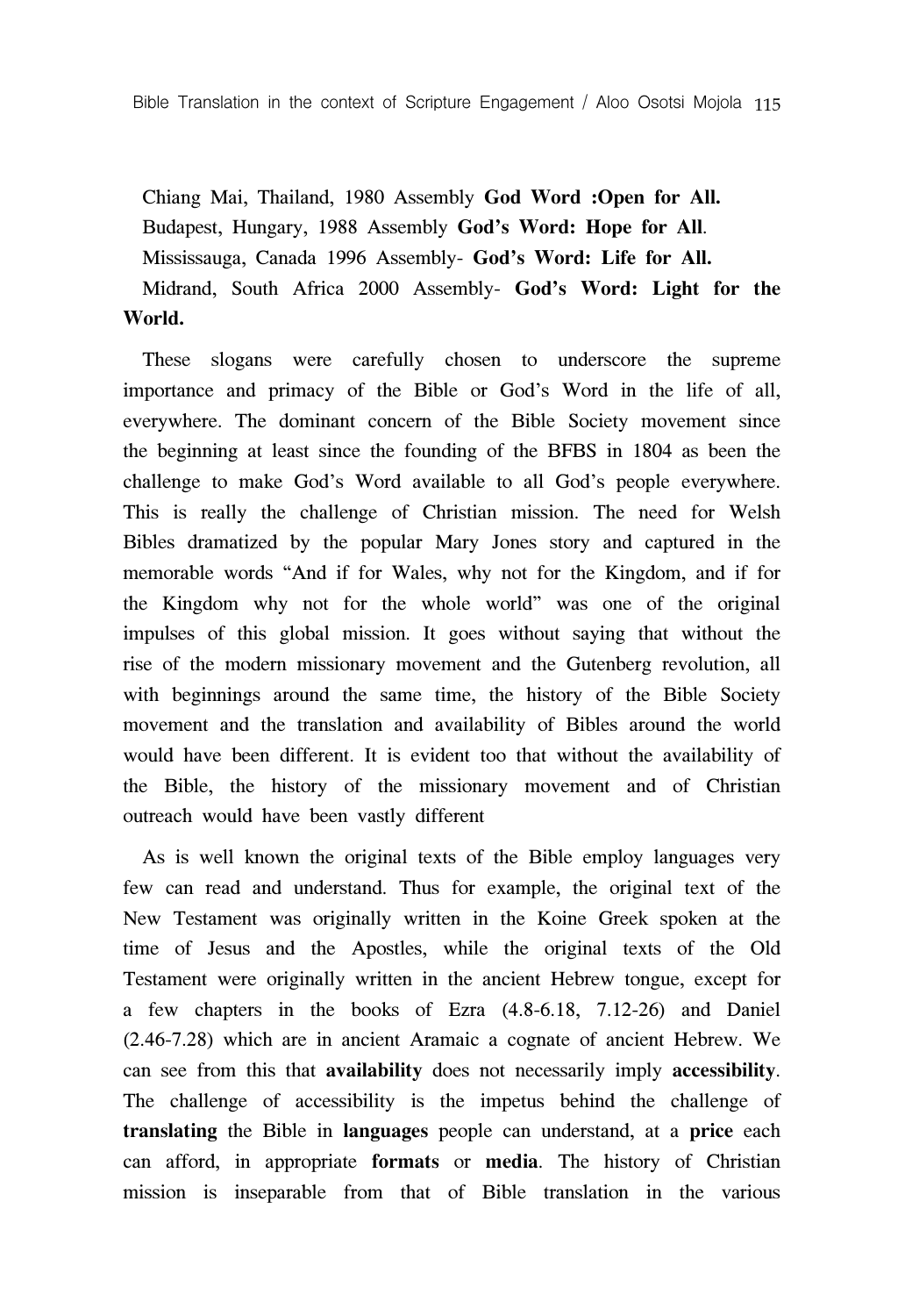languages of the world wherever churches have been planted. Without the important work of Bible translators, very few people would have access to the Bible. The vast majority of Bible readers can only gain access to the Bible in translation, that is, in a language they can understand. It is no exaggeration to say therefore that for most people the translated Bible is their only access to the Word of God. Some even forget that the revered King James Version/Authorized Version of the Bible in English is also a translation. Everyone is thus indebted to Bible translators for their faithful and indefatigable labours.

It should be noted here in passing that theBible in translation has motivated the invention of alphabets and orthographic systems for languages that previously had no writing system at all. In the process through translation and the production of literary materials, Bible translation has made important contributions to the revitalization and even preservation of languages under threat. Similarly it has contributed to the emergence and development of national languages and literatures. Dictionaries, grammars, the dissemination of local knowledges as well as the transmission of cultural values and the spread of the new faith.

[According to UBS records as at December 31, 2001, of the 2000 or so languages spoken in Africa at least 641 had a part or the whole Bible in translation. Of these 149 had the Bible, 279 had the New Testament and 213 had a portion (usually single biblical books, such as a Gospel) in translation. Globally of the 6000 or so languages spoken in the world, 2287 had at least a part or the whole of the Bible in translation. Of these 392 had the Bible, 1012 had the New Testament and 883 a portion in translation. If we turn to Bible distribution figures around the same time (i.e between November 1, 2000 and October 31, 2001) representing the Scripture Distribution by the Bible Societies and Bible Society offices (which form the United Bible Societies) excluding distribution figures by other publishers we have the following: In Africa 2,909,882 Bibles, 564,481 New Testaments, 1,375,838 Portions, 844,541 New Reader Portions (translations at a simple to read language level), 6,771,878 Selections (smaller pieces of the biblical text) and 192,751 New Reader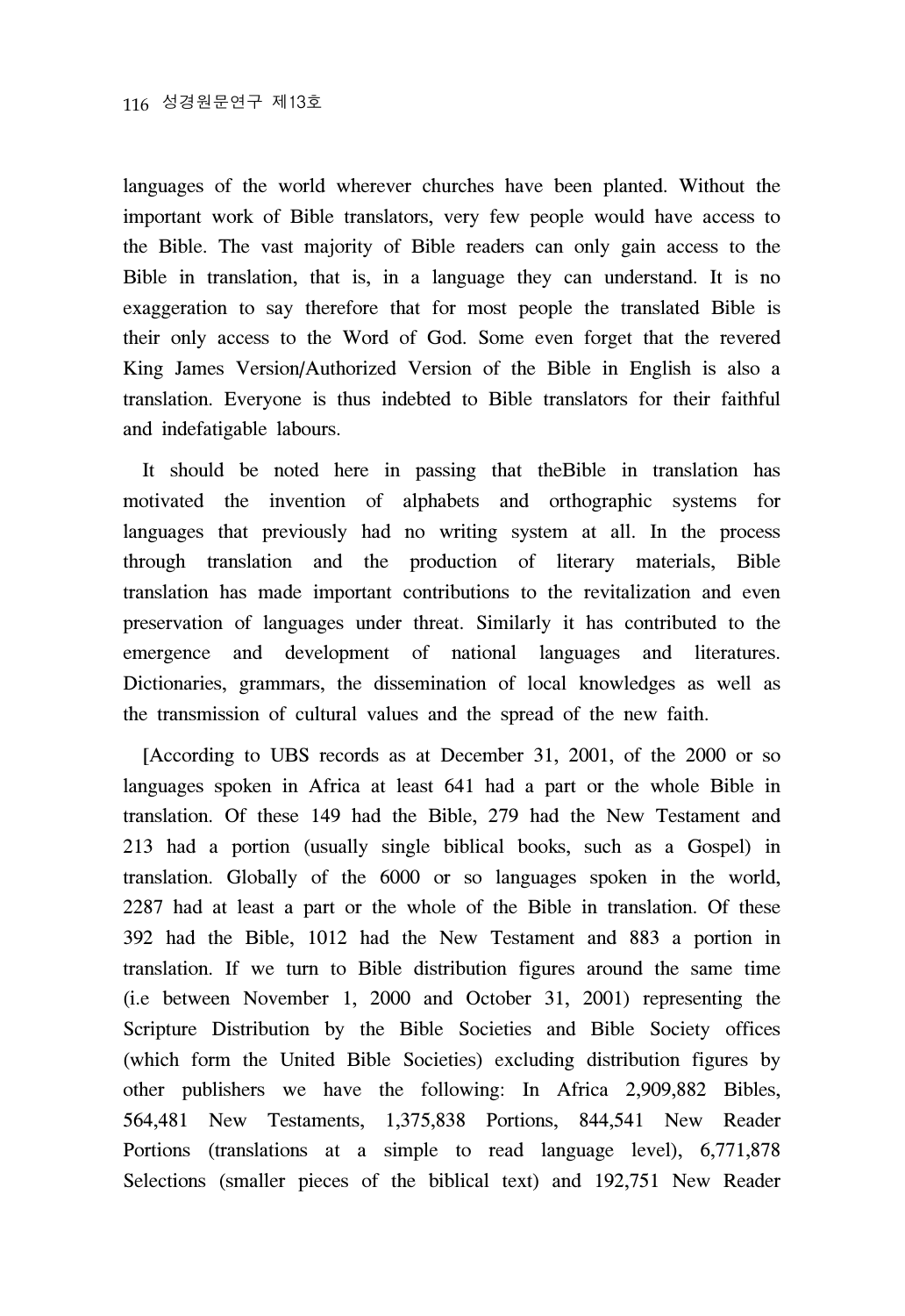Selections were distributed. In Kenya during the same period 164,535 Bibles, 9,739 New Testaments, 13,485 Portions,15,843 New Reader Portions and 233,858 Selections were distributed. Worldwide 23,210,404 Bibles, 19,029,747 New Testaments, 20,397,962 Portions, 12,084,008 New Reader Portions, 443,436,778 Selections and 37,396,552 New Reader Selections were distributedduring the same period. From the above statistics it is clear that the consumption/availability of Bibles in Africa is fairly high. There are of course still so many who have no access to the Bible in any language or in any format.]

The task remains unfinished. Yet it has increasingly become clear that the challenge is not merely that of **availability** or of **accessibility** but of Bible use, of obedience to its eternal and ever relevant message and doing or living out of its message in everyday life. The challenge is to have the message of the Bible, God's Word, penetrate and transform every human institution, every community, every family and the every day life of every individual - to the praise and glory of God. The starting point therefore is the use to which the Bible is put.

## 2. The Place and Use of the Bible:

Until very recently the Bible Societies have expressed their common task as consisting in promoting "the widest possible effective distribution of the Holy Scriptures in a language which can be easily understood and is faithful to the original texts, without doctrinal note or comment , at an affordable price and appropriate format."

Bibles have been made available in various formats to meet several tastes, or in various media to cater tovarious needs. For example, for the blind the Braille format of the Bible is available in numerous languages. For non readers, preliterates, illiterates or those who prefer the audio medium, the Bible is now available in a number of languages on cassette or CD, while for those who prefer the audio visual media or film, the Bible is now increasingly being put to this form the Jesus Film or the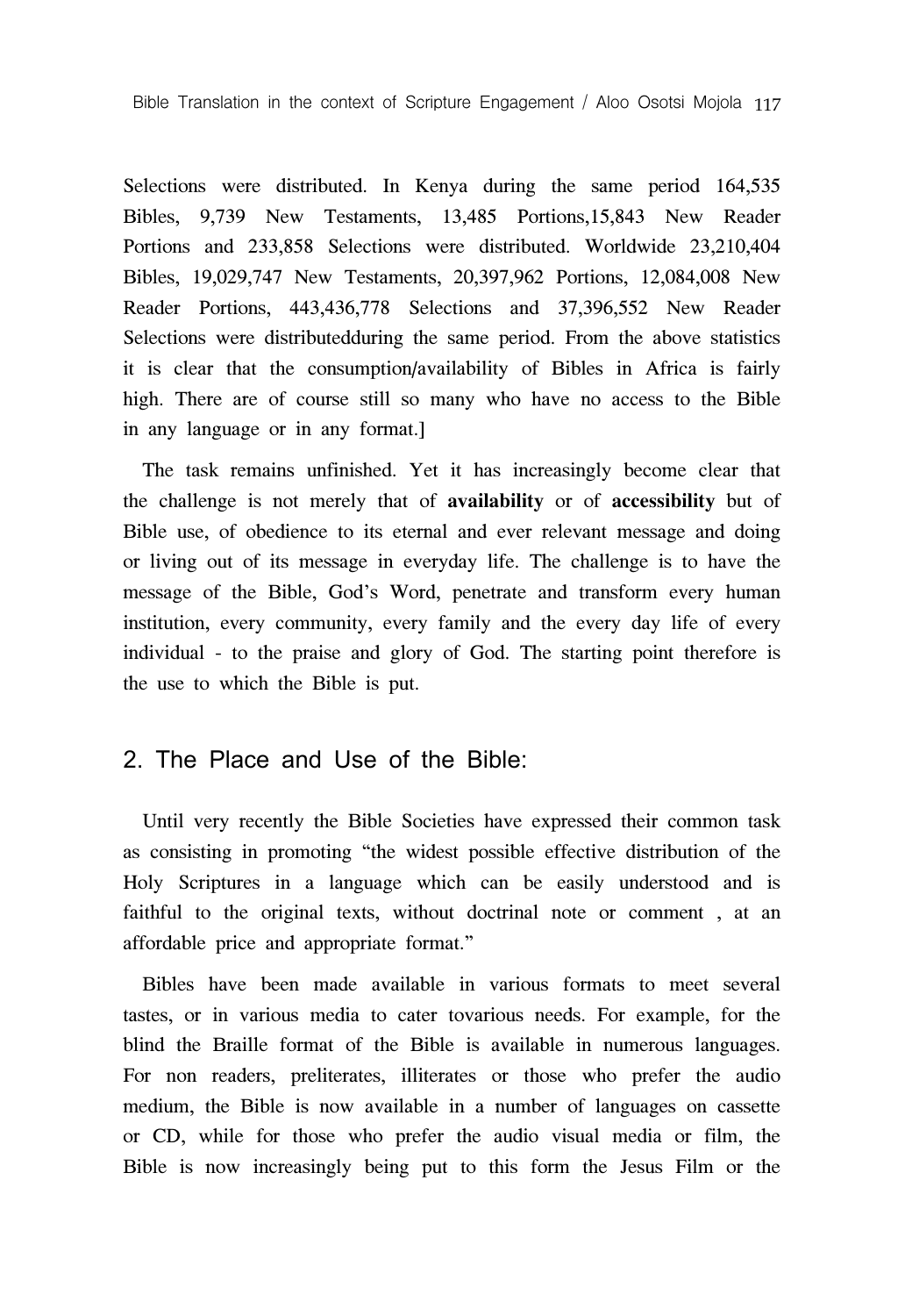Visual Bible now available on video or DVD are just two of many examples of the Bible in this media form.

These innovations may all be interpreted as attempts to make the Bible available and accessible in convenient, appropriate and usable formats as part of the task of "achieving the widest possible, effective and meaningful distribution of the Holy Scriptures…" The **big question**still remains whether when these products reach their intended or target audiences they are put to good use or to their intended use? Do they also end up in some obscure corner or displayed in some conspicous location in homes left to gather dust or to be merely enjoyed by the eye?

At the Mississauga World Assembly, September 26-October 3, 1996, (see UBS Bulletin 178/179,(1997)) one of the key international speakers, Dr Melba Maggay of the Philippines, a lecturer in cross-cultural communication reminded the audience that:

"the major problem confronting many countries today is not the Bible's **accessibility** but its **significance**, its perceived **relevance** to contemporary life. That biblical literacy is going down even among churchgoing people is indicative of the need to get the Bible read, presented in a form that can compete with the daily newspaper in its potential for attracting readership. This means that national Bible societies should work at producing texts that are not only **digestible**but also speak quite pointedly and prophetically to relevant social issues or major culture themes that need to be addressed from the Word"

(UBS Bulletin,178/179:36)

Another key speaker, Bishop Ole Christian Kvarme of Norway, addressing the challenge of the global village, identified:

**"..two basic challenges- the accessibility of the Bible, and its significance and relevance for contemporary life" (ibid.45).** 

He posed the question: **"How can the Bible penetrate and transform the culture of tomorrow?"** (p49). He talked of the need of

**"providing necessary helps which stimulate the oral and visual**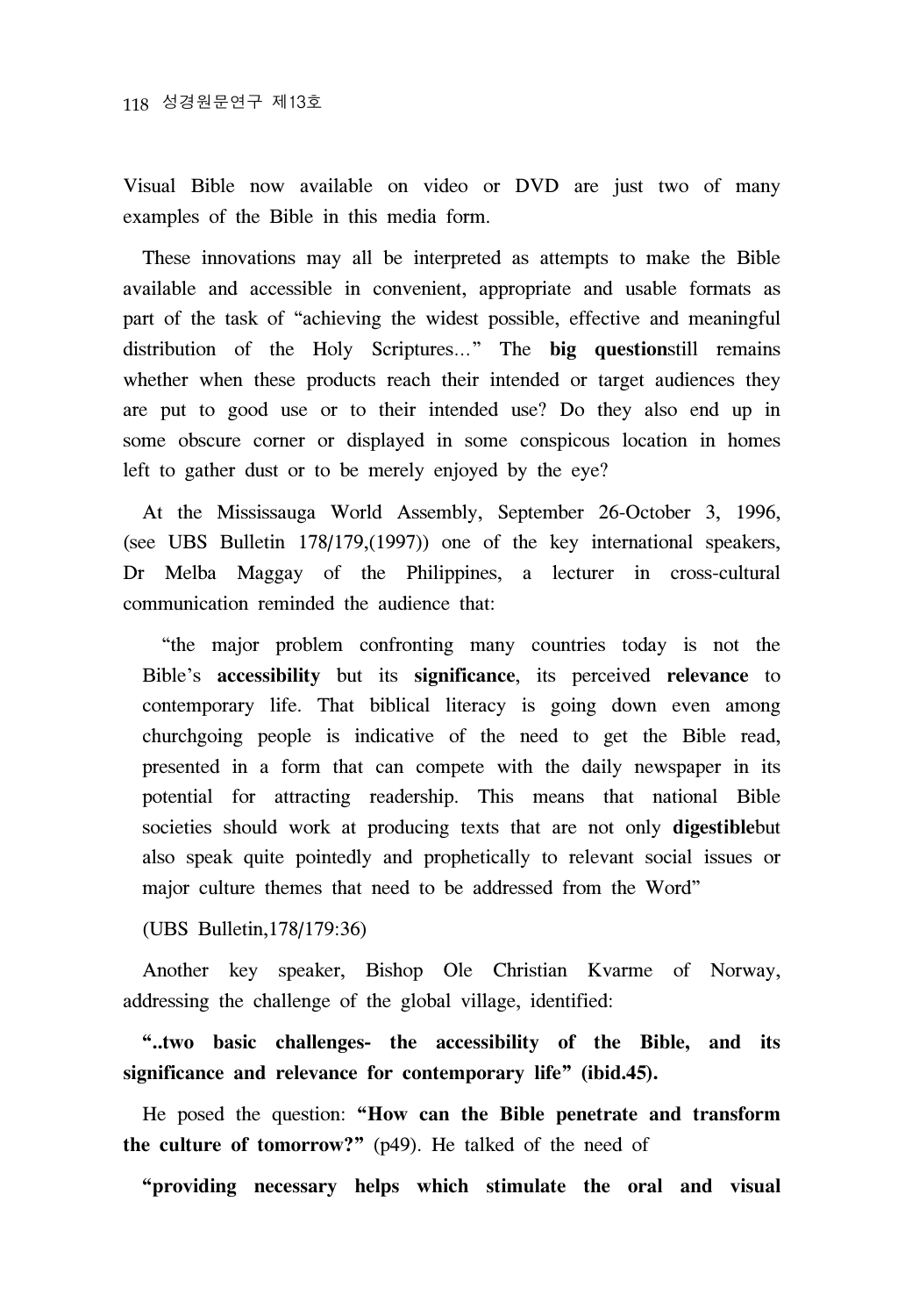## **communication of the biblical text as well as interaction with the biblical story"**

At the Midrand World Assembly, October 10-14, 2000, (see UBS Bulletin 192/193 (2001)), the above UBS mission statement was slightly modified to read:

**"achieving the widest possible, effective and meaningful distribution of the Holy Scriptures in languages and media which meet the needs of people worldwide in translations that are faithful to the Scripture texts in their original languages, and which communicate the biblical message at prices people can afford and of helping people interact with the Word of God".**

The last line which speaks of "helping people to interact with the Word of God" is what is really new. This addition has in mind the idea of encouraging people to **engage** with the Word of God, or **encounter** the Word of God. Distribution of Bibles is seen as important but not enough. Accessibility too is admitted to be important but not enough. Bibles have already been translated in a number of languages, and are made available through Bible Society channels as well as that of other agencies. Indeed many people everywhere, including Africa, now have a Bible or even several Bibles in their homes; and in translations in languages they can understand. In many homes or private family libraries, Bibles slowly gather dust and are hardly opened for family or personal Bible reading or study. The question of availability is important but for reasons of encounter or engagement and transformation.

Some representatives of the UBS at a meeting held in 2001 understood the idea of **Scripture engagement or encounter** to emphasize "**making the Scriptures discoverable, accessible, and relevant,**" **i.e "recoverableand discoverable as sacred Scripture**" and "**accessible as the place of life enhancing and life transforming encounter"** as well as relevant to people in their real life situations and experiences. There is a clear need in our present circumstances for people to acknowledge, to affirm, to celebrate once again the Holy Scriptures as God's Word, to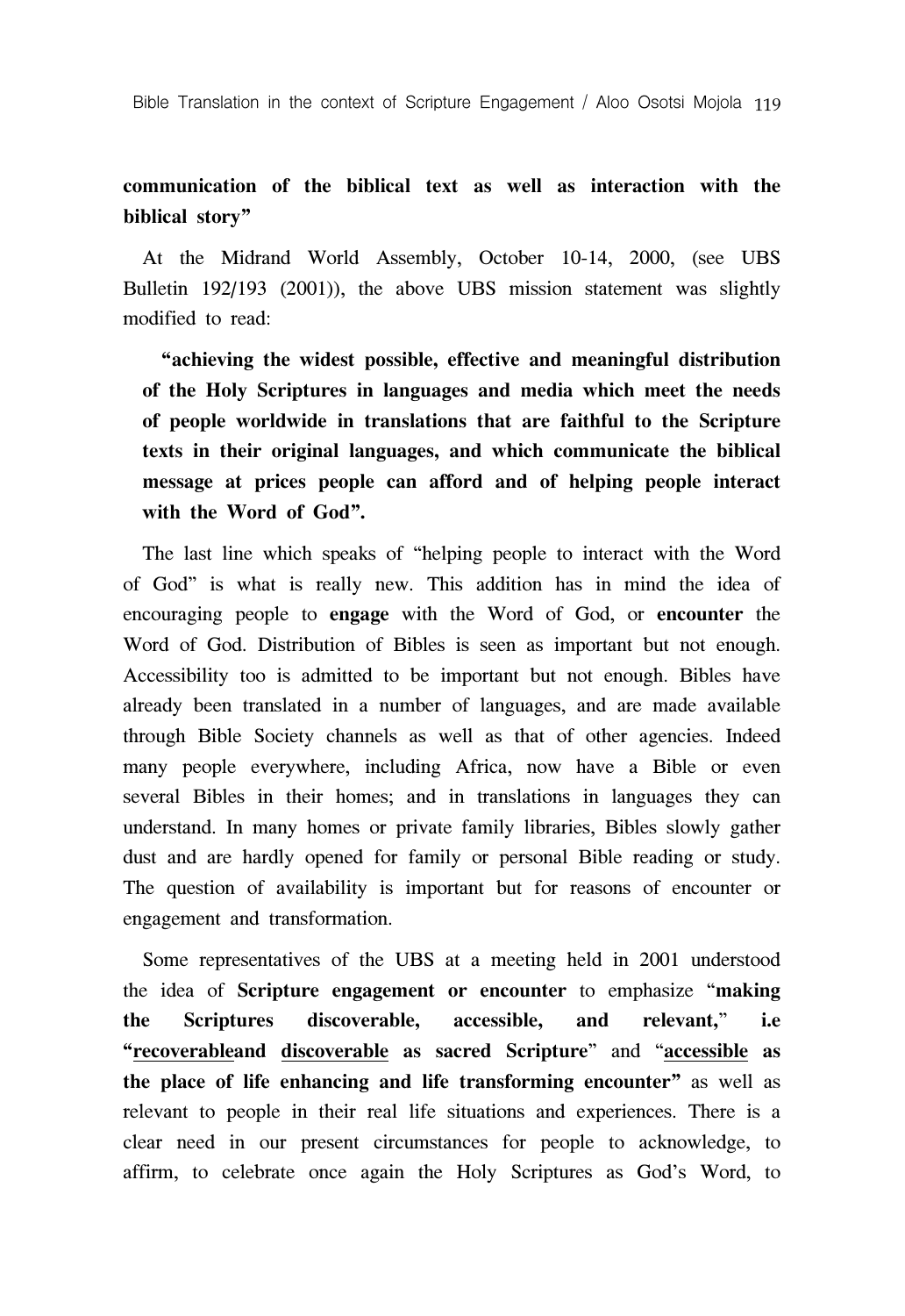recognize and accept the power and authority of the Holy Scriptures, to turn to them as God's Word, as inspired and as relevant to the needs of today, as speaking relevantly to contemporary issues that affect the everyday life of individuals and of diverse communities in our midst and around the world. The Church needs to affirm its belief in the liberative and transformative power of Scripture and its indispensability to the life of the believer and of the church.

There is no doubt that the Bible squarely belongs within the confines of the Church. The Bible is the possession of the Church and serves the Church. This is the very reason why the Bible Societies cannot but continually seek to carry out their task in "partnership and co-operation with all Christian churches and with church related organizations". It is impossible to do it otherwise. The Bible is the foundation document of the Church, its guiding document, its compass point. Without this living Word there would be no reliable basis for Christian identity, no sure basis for the moral and doctrinal teaching of the Church. No sure foundation for Christian mission and outreach.

The Bible has from the very beginning played a key role in the history of the church as well as in the daily life and work of Christian communities throughout the ages. It is inextricably linked to church growth and the expansion of the church and to periods of growth and renewal. In times of crisis, war, tyranny, persecution the Bible has been the one indispensable book believers as well as those on the margins of the Christian faith community turn to. It has proved itself many times over to be a source of encouragement, comfort, hope, courage, etc.

The role of the Bible in evangelism is widely recognized. No evangelist would dream of sharing the Gospel without their Bible or any referenceto its authoritative message. No street preacher, house to house evangelist, church preacher or communicator of the Word of life would dare do so without their Bible. It is like going to do battle without one's weapons. As Arthur Mitchell Chirgwin, a former General Secretary of the London Missionary Society and former UBS Research Secretary observed regarding evangelism "Again and again, and in country after country, the line of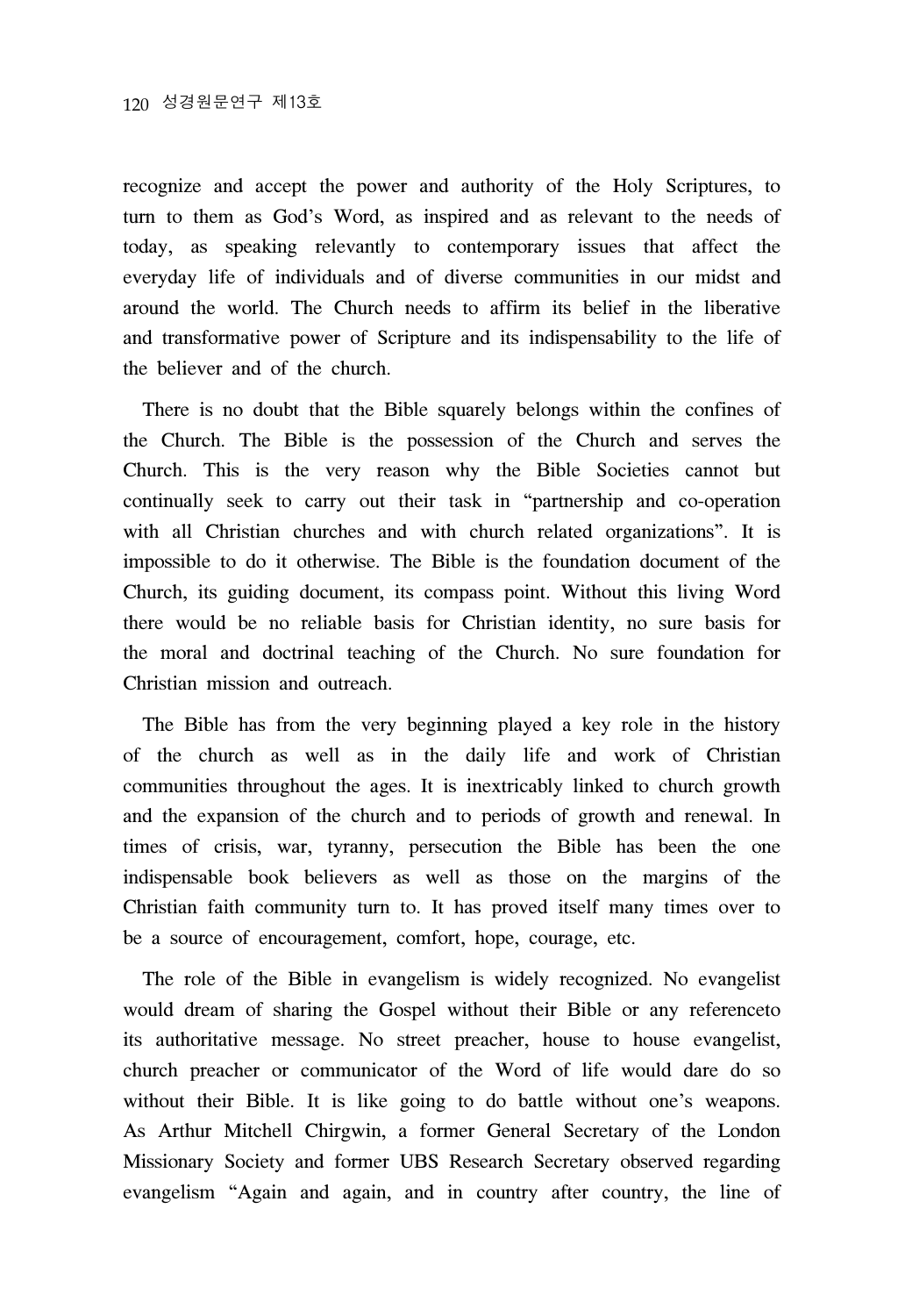church expansion has been that there was first a Bible, then a convert, then a Church. In cases without number the Bible begins the process. It is the main factor first of all in winning the individual to Christ, and then in his hands, it becomes the main means of bringing a worshipping community into existence". Moreover for Chirgwin: "The Bible more than anything else, brings a man to a decision. It seems to be able to do what private conversation, preaching, and personal counseling often fail to do. It supplies something which pierces through a man's defence and gets right home to his heart and conscience."

David Barrett, a former Anglican chaplain at the University of Nairobi in the late 60s and early 70s, makes a similar point in an article: "The Spread of the Bible and the Growth of the Church in Africa" (UBS Bulletin, 1982, No.128/129:5-18) in which he has African Christianity especially in mind. There he writes as follows: "The role of vernacular translations of the Christian Scriptures in this growth of organized Christianity has been very marked. The Scriptures have motivated the planting of Christianity in Africa at every stage; they have directly caused its expansion in countless regions; they have produced the strong and mature churches which we now observe in most parts of the continent, and they have nurtured them throughout" (p6).

The role and function of the Bible in revitalizing worship and liturgy is well acknowledged in most churches. In fact lively worship and liturgy draws heavily from it. It plays a key role in fostering close christian fellowships through common Bible study, reflection and mediation.

## 3. Bible Translation for Scripture Engagement:

Perhaps the idea of Scripture Engagement is not all that new. It could be argued that Nida's dynamic equivalent translation theory rests on some idea of Scripture encounter or engagement. Nida's early experiences and work in translation were based on extensive work and collaboration with missionaries in non-Christian lands. Thus his 1947 text **Bible Translating**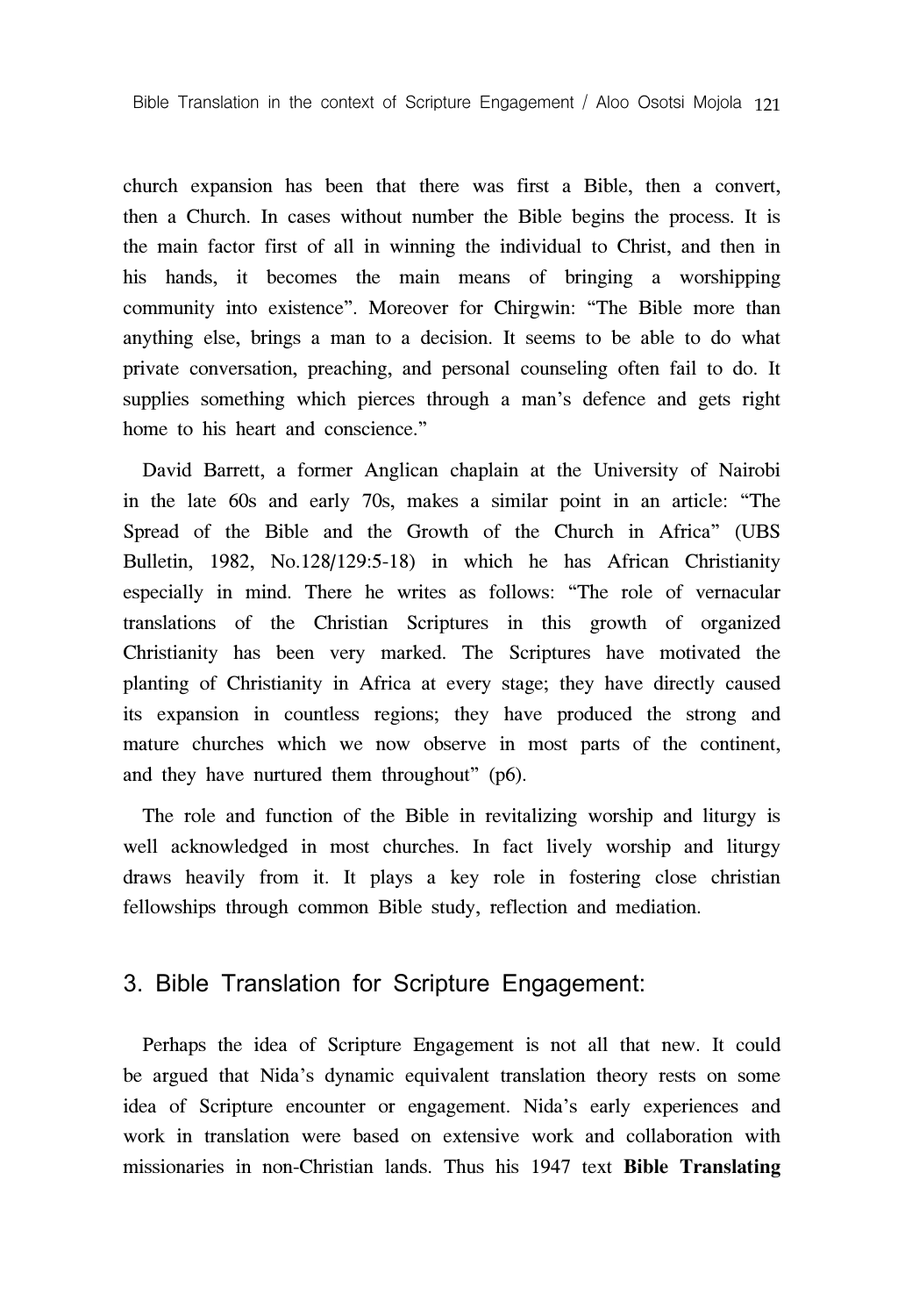**an Analysis of Principles and Procedures with special reference to aboriginal languages** opens with the sentence "This book has been prepared to assist missionaries…"(p1) and is well known missionaries of all people are expected to place encounter with the message of the Bible at the top of their agenda. Nida's involvement in Bible translation was certainly driven by missiological and missionary concerns, namely to make the message of the Bible available to people everywhere with the aim of winning them to the Christian cause. This is what moved Nida. At page 21 he writes: "In many instances missionaries have fallen into the habit of using a specialized vocabulary and the people at the mission station have learned to mimic it to perfection, so that the translation may seem perfectly understandableto this small group but quite inadequate for more extensive distribution and use. Non-Christians may not understand all of the Bible, but it should make some sense to them. The real test of the translation is its intelligibility to the non-Christian, who should be reached by its message". Nida was concerned about the effects of the translation and about its being understood by all, especially the non-Christian. Similarly Nida was concerned that the Bible should serve the entire church and not just some section of it. He preferred that in cases where there was groups differed "an interpretation not contradictory to the exegetical position of any Christian constituency on the field"(p22) was to be preferred. At the same page 21 of the above book he wrote: "The Bible is the heritage of the entire church and should not be made the means of propagandizing one's own special theories of interpretation". The reasoning behind this may be the possibility that it provides for a wider acceptance of the new translation and hence likely to have more impact. Nida's theory of translation was developed with these aims in mind.

"Dynamic equivalence in translation is far more than mere correct communication of information. In fact one of the most essential and yet often neglected elements is the expressive factor, for people must also feel as well as understand what is said." (Nida and Taber 1969:25). In fact for Nida "ultimately the adequacy of the translation must be judged in terms of the way people respond to it" (ibid.24) The point here is that the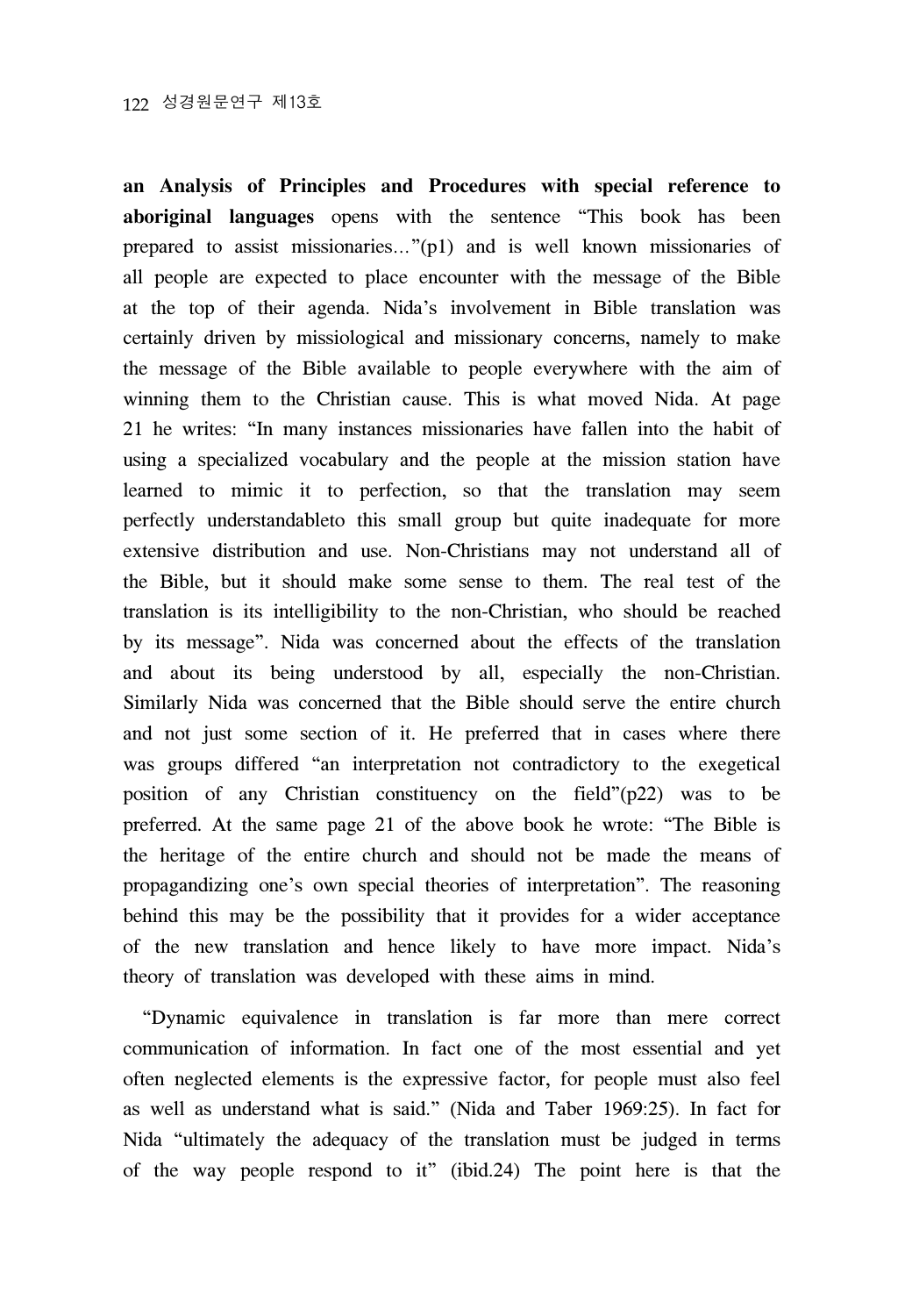translation was to be such that it evoked a response, feedback, or in modern jargon engagement or encounter.

It is the zeal and concern to make the Good News of Jesus accessible to all that is the motivation behind themodern Bible Society movement. Mission and evangelism were the watchwords at the center of this movement, of which we are a part. We cannot therefore understand Nida for example, without understanding his missiological agenda. Nida placed linguistic science at the service of the Gospel and of Bible translation. In the contemporary period, Bible translators no doubt face the same challenge. A leading translation scholar, Douglas Robinson (1991:225-226) calls Nida a subversive, in the sense that he set out to dethrone the popularity of Bible versions which did not any longer make sense to the ordinary person, versions whose words may be English but the grammar is not, "and the sense is quite lacking"(Nida 1964.20-21), versions such as the American Standard Version. Robinson writes as follows:

"One of the best-publicized recent subversions of the KJV/RSV hegemony was Today's English Version in the mid-sixties best publicized because one of its prime movers was the prolific and persuasive Eugene Nida, translation consultant to the United Bible Societies and the foremost theorist of sense-for-sense and response-for-response Bible translation in our day. It may seem strange to call 'subversive'a man who upholds the Bible translation principles of Jerome and Luther but in fact he is as subversive as Jerome and Luther, who similarly burst upon a scene dominated by rigidly fixed expectations and smashed them" (op.cit.p225).

Robinson notes that these fixed expectations and the conviction of some conservative readers that there is one and only one correct Bible translation or version which "they read, or were read to out of, in their childhood" (ibid.), and which is perhaps memorized, tends to become a "nostalgic locus of emotional stability and security". This kind of translation ceases to communicate. It becomes a tranquilizer. Hence writes Robinson: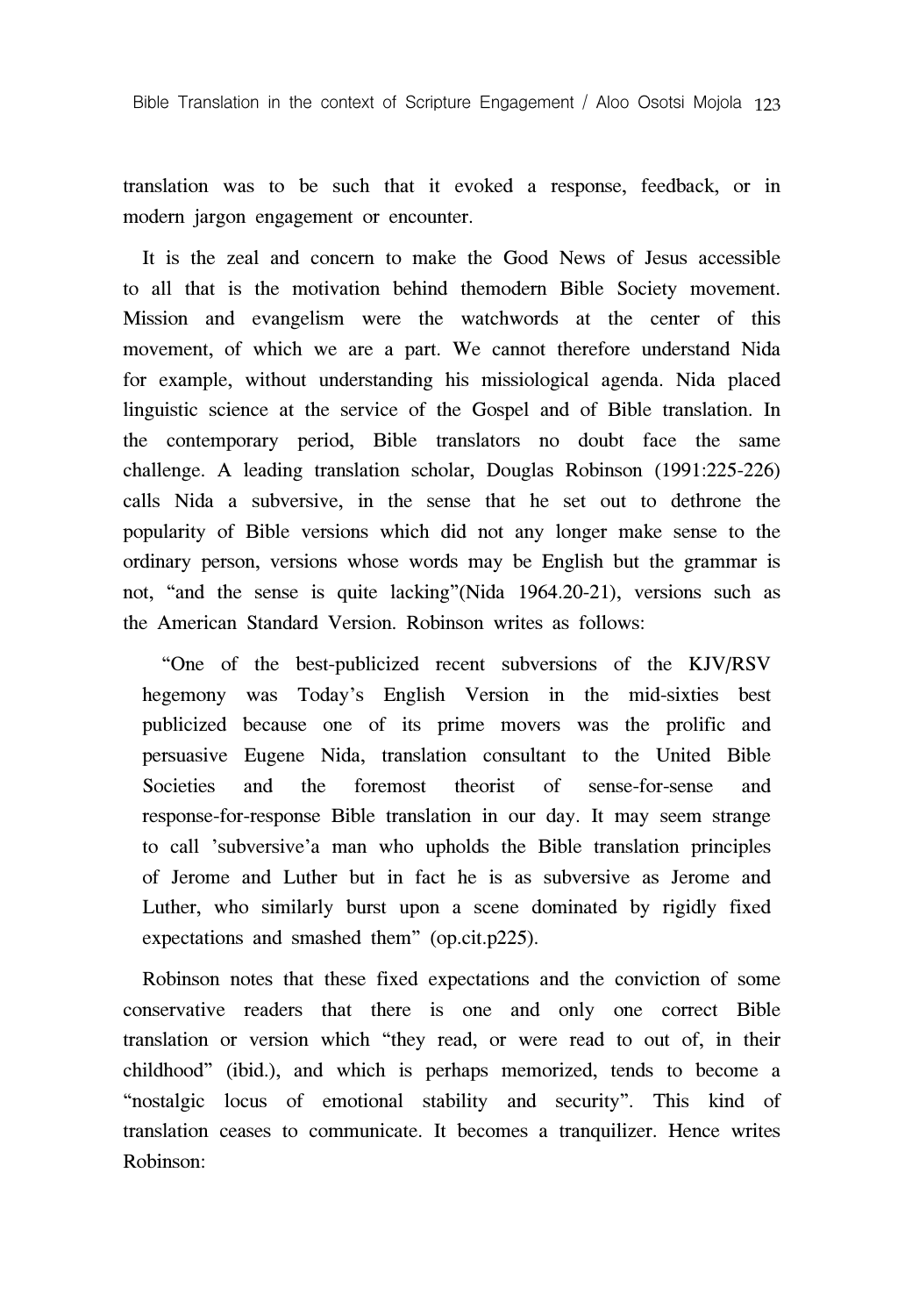"Obviously if the translator wants to *reach* his or her TL reader, to be the instrument not of anesthesis but of conversion, a vehicle not of spiritual deathbut of awakening, rebirth, new life, there has to be something striking in the translation, something to catch the reader's attention which is to say, something subversive. To convert, one must subvert. This is obviously true if one is speaking to nonbelievers; but it is also true if one is speaking to believers who are staid in their ways. Wake up, you Pharisees!" (op.cit.226)

Robinson concludes by correctly noting that Nida "directs the Bible Society's subversion at the average Bible reader, the ordinary reader, the fourth-grade reader for whom newspapers are written"(ibid.).

The leaders of the Bible Society movement meeting at Midrand in 2000 did not therefore actually introduce a new idea. Their aim was to intensify this idea, to diversify it, to find ways of implementing it in the diversity of situations where the Bible Society is actively involved.

The Direction from Midrand commits members to advancing and enhancing the common task in a world "in which around 300 million people speak languages which lack any published portion of God's Word, one half of the world is functionally non-literate, a majority of the citizens are classed by the United Nations as 'absolutely poor' and millions are subject to the pressures of religious fundamentalisms or tempted by the powerful voices of a revived paganism" and moreover where "many Scriptures already distributed are often inadequately used. In this context those at Midrand committed themselves to:

▷**Produce scriptures in a format that will encourage people to read or otherwise encounter God's Word**with special attention to groups concerned with specific issues (such as youth, family and poverty) and situations (such as AIDS and natural disasters) and available in all formats, including non-print media.

▷**Create new products that encourage people to understand and engage personally with Scripture**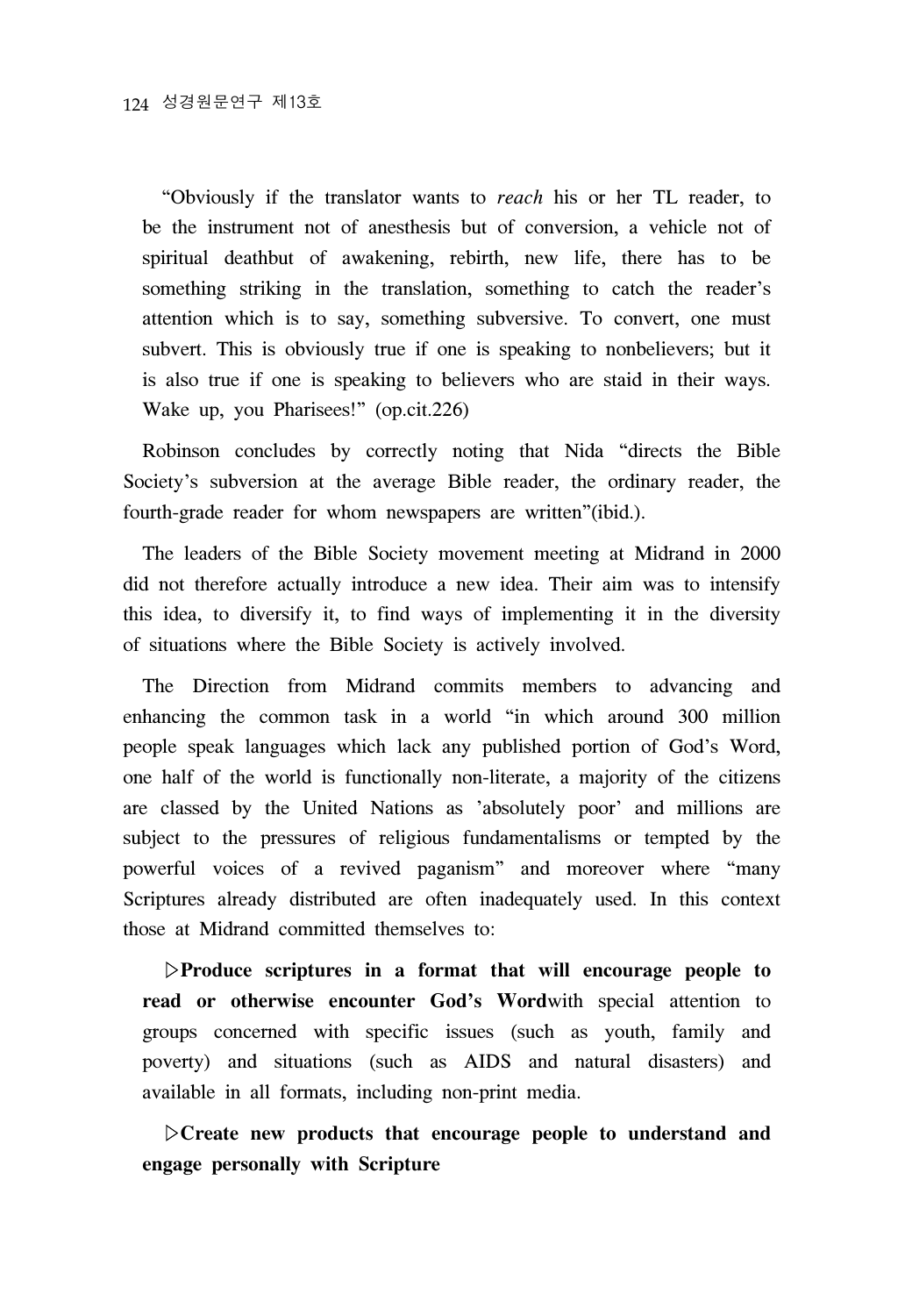▷**Look for ways in which we can work with others in holistic programs,**serving the whole person, recognizing our unique contribution of bringing the Word of life and Hope to people in need.

▷**Develop appropriate biblical materials for non literate people and new readers**.

#### 4. The Challenges on the Road Ahead:

Contemporary Bible translators are not treading an entirely new path. It is clear that Eugene Nida and his colleagues have cleared the path and laid a firm foundation for the challenges of today. It is true that there have been developments in the field of translation studies which are bound to contribute to a clearer understanding of the translation task, process,tools, techniques, etc. The emphases made at Midrand regarding interconfessonal cooperation and sharing of resources (skills, gift, insight, experience and finance), strategic partnerships, encouragement of positive change in the domains of governance and leadership structures, funding frameworks, application of new technologies, instruments for evaluating effectiveness and relevance, etc. should hopefully make a difference in meeting the enormous challenge.

The **Direction from Midrand** makes it clear that the task ahead is not only unfinished but has expanded, greatly diversified and become much more complex, requiring a greater sensitivity and expertise. Midrand has recognized the great diversity and pluralism in the audiences we deal with. During the Nida era the aim was to produce common language translations in all major languages. Presently the emphases is on recognizing the many unmet and urgent Scripture needs our there. These in turn call for a diversity of texts or translations in relevant media and formats answering to the perceived needs. For example Scriptures created specifically for liturgical use, evangelistic use, pedagogical/educational use in churches, seminaries, colleges, schools, etc are recognized in many situations as a need. Scriptures intended for specific audiences such as youth, children,